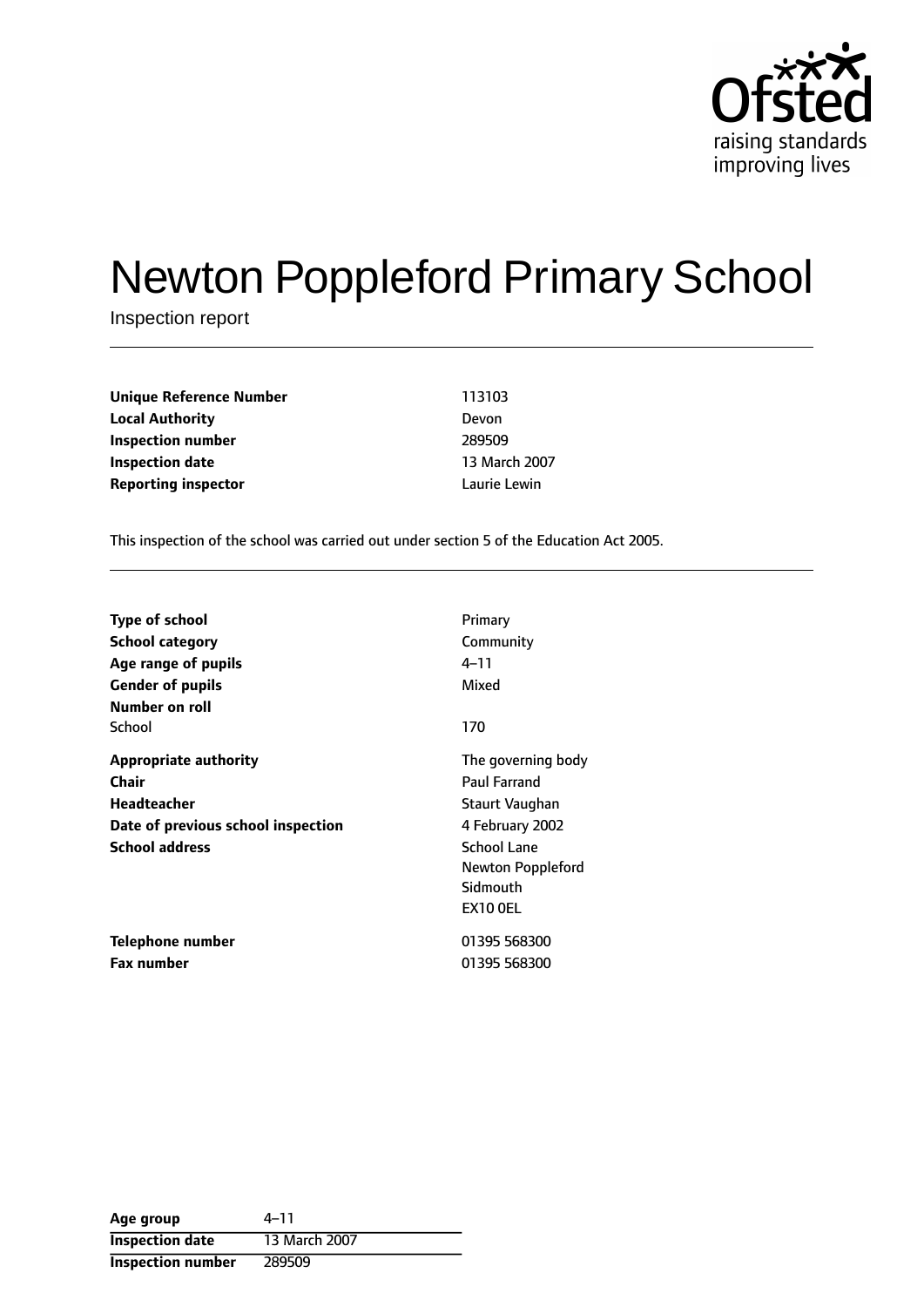.

© Crown copyright 2007

#### Website: www.ofsted.gov.uk

This document may be reproduced in whole or in part for non-commercial educational purposes, provided that the information quoted is reproduced without adaptation and the source and date of publication are stated.

Further copies of this report are obtainable from the school. Under the Education Act 2005, the school must provide a copy of this report free of charge to certain categories of people. A charge not exceeding the full cost of reproduction may be made for any other copies supplied.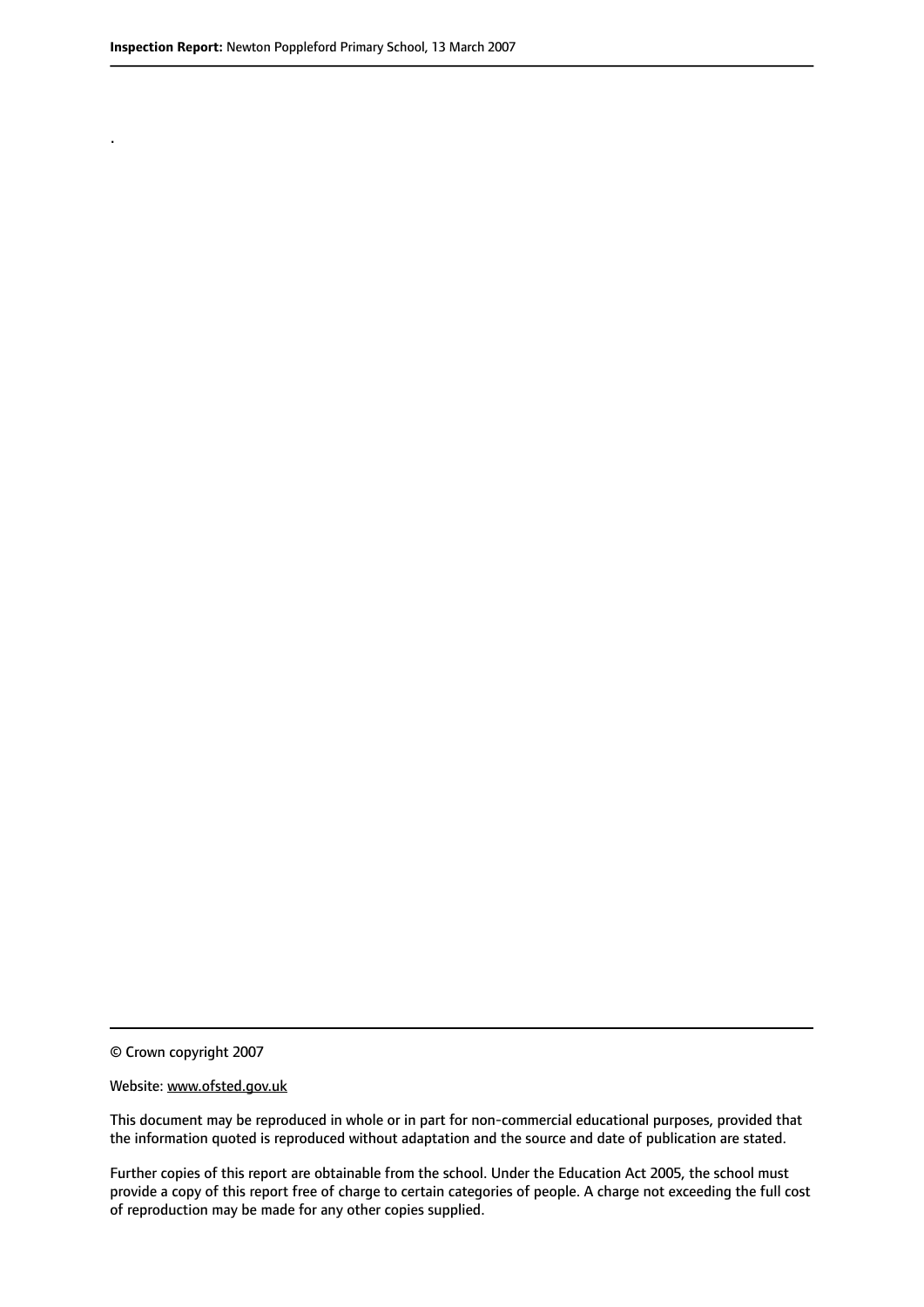# **Introduction**

The inspection was carried out by one Additional Inspector.

#### **Description of the school**

This small school serves the local village and others close by. Nearly all of the pupils are White British. They come from a mixture of socio-economic backgrounds, with about half of the families living in private housing and about half in local authority and rented properties. The proportion of pupils in the school with learning difficulties or disabilities is lower than in most other schools nationally as is the proportion with statements of learning needs. When children start school, they generally show attainment that is slightly above that expected for their age. However, there is a wide range of attainment at this age group. At the end of the last academic year, both the headteacher and deputy headteacher retired. The new headteacher has been in post since September 2006.

#### **Key for inspection grades**

| Outstanding  |
|--------------|
| Good         |
| Satisfactory |
| Inadequate   |
|              |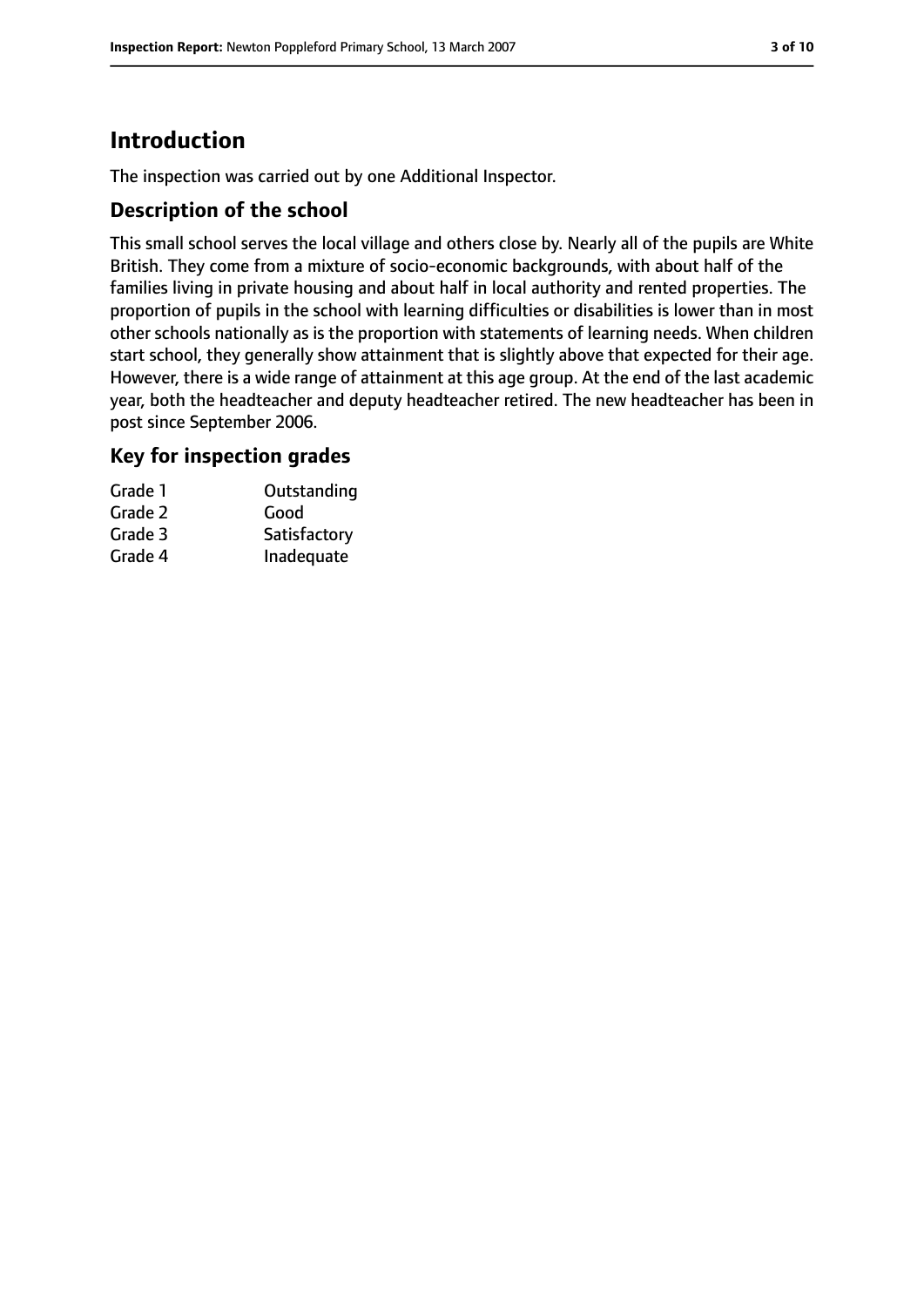# **Overall effectiveness of the school**

#### **Grade: 1**

This is a school that is going from strength to strength and provides an outstanding quality of education for its pupils. It ensures that pupils of all abilities achieve excellent results. In particular, the top quality care, support and guidance provision results in pupils showing outstanding personal development. Pupils develop into well rounded and mature individuals, with an enthusiasm and thirst for learning. This happens because staff go the extra mile in terms of making lessons and activities as much fun as possible. As one parent put it: 'My child can't wait to get to school each morning and thoroughly enjoys all aspects of school life!'. Many other parents feel the same way and the great majority have a very high regard for the way in which the school is run. They pay credit to the way that strong leadership in the past has been carried through so efficiently into the present under the leadership of the new headteacher. This smooth transition is also reflected in the really good team atmosphere apparent amongst the staff, coupled with their enthusiasm to sustain the school's good pace of improvement.

Children in the Foundation Stage do very well as a result of the excellent provision. High quality teaching throughout the school ensuresthat from the Foundation Stage upwards, all individuals make excellent progress and reach well above average standards by the end of Year 6. In its drive for continual improvement, the school has correctly identified the need to improve pupils' writing skills even further and, in particular, to develop these skills to a greater extent across the curriculum. Teachers make very good use of systems to track pupils' progress and to set precise targets to support the progress of all individuals, including those with learning difficulties or disabilities.

The school has excellent curriculum provision that includes an outstanding range of extra-curricular activities. These activities are thoroughly enjoyed by pupils, who have had a strong say in the construction of the programme. Pupils have a full voice in school affairs. Through their school council, they have helped make some very effective improvements, such as the creation of new paths around the school and improved provision of play equipment at break times.

The school's outstanding leadership and management ensure that the evaluation of performance is rigorous and that high quality plans are laid to pave the way ahead. The school's evaluation of itself is too modest, reflecting a concern that its successes must not allow it to become complacent. The school has a strong capacity to succeed in the future.

## **What the school should do to improve further**

• improve still further pupils' writing skills and provide more opportunities for all pupils to extend these skills in other curriculum areas.

# **Achievement and standards**

#### **Grade: 1**

Pupils' achievement is outstanding. Strong liaison with the nearby playschool and excellent provision for the Foundation Stage ensure that children get off to a great start in school. They make excellent progress in all areas of learning, with most reaching the early learning goals by the beginning of Year 1 and a significant number exceeding this level. This strong progress and achievement continue throughout the school, with above average standards at the end of Year 2 and well above average standards by the end of Year 6. All groups of pupils and individuals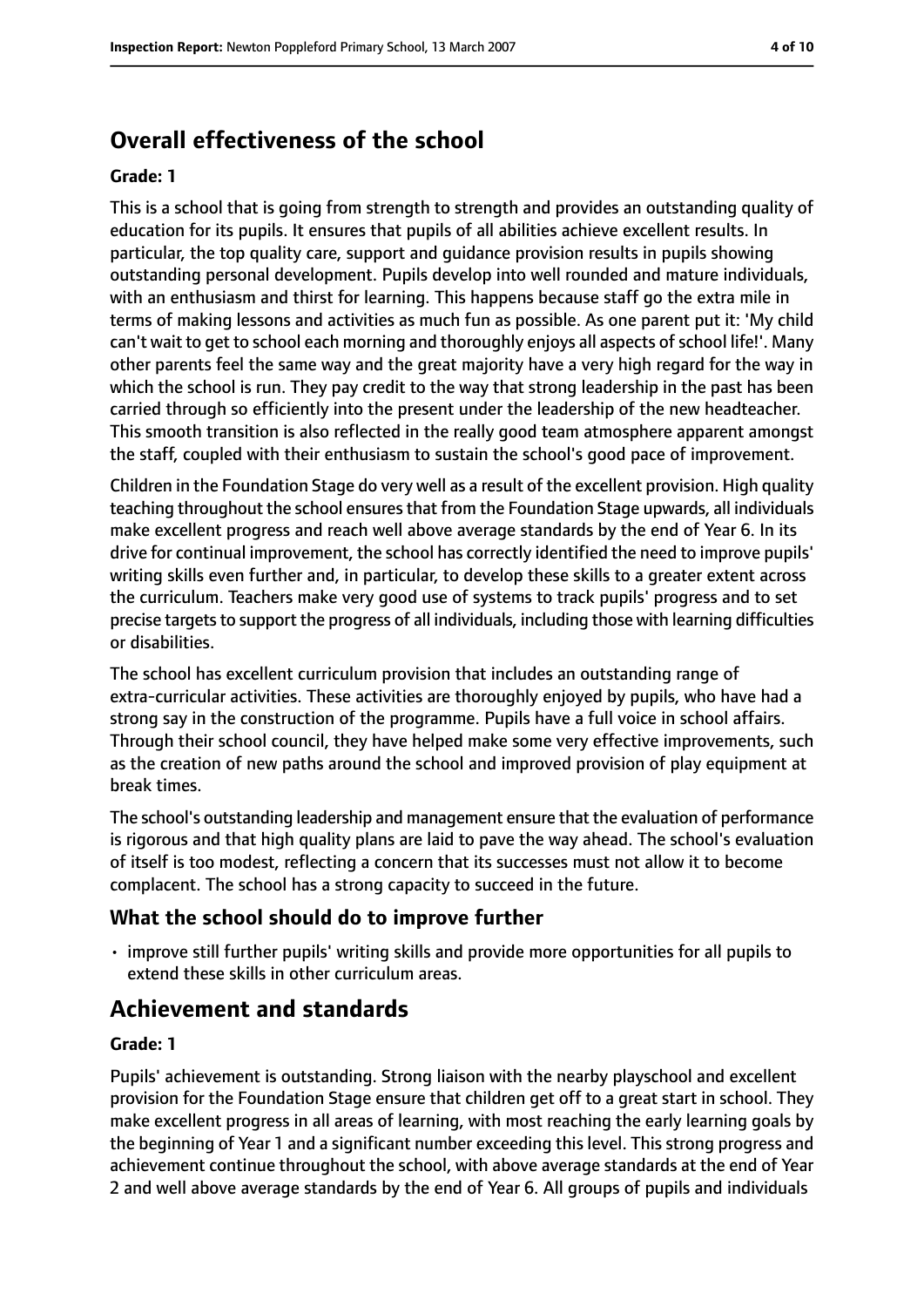progress equally well, including those with learning difficulties or disabilities. Progress of pupils by the end of Year 6 is better than that shown by the school's national results data which, although still reflecting a strong picture, is slightly skewed downwards due to the arrival of older age group pupils with learning difficulties into the school. The school rightly identifies that the quality of pupils' writing, whilst good overall, remains a relative weakness. Much good work has already been done to improve this area of work, but there remains further scope for bringing writing standards up to the same high level as achieved in reading, mathematics and science.

## **Personal development and well-being**

#### **Grade: 1**

'This is a really good school' … 'I'm going to be really sad to leave here' … 'We get on really well with the staff ... they are always friendly and helpful' ... 'We're going to be rich ... because they've bribed us to say these things!'. These comments, taken from a very lively discussion with Year 6 pupils, show the high level of warmth, humour, confidence and genuine fondness for school these individuals feel. In all class activities and in the playground, the same ethos is evident, with smiles and laughter equally apparent alongside purposeful activity and enthusiasm. Behaviour is outstanding and pupils take a lot of trouble to watch out for each other; for example, in the playground, many older pupils walk around hand in hand with younger children, showing them how to play different games. Through their school council, participation in local events and pursuing their own ideas for charity fundraising, pupils have a high level of involvement in contributing to the community. They have an excellent understanding of how to keep themselves safe, fit and healthy. Through business schemes such as the 'Year 6 fruit stall' - which is currently making a good profit - pupils gain excellent skills to help ensure their future economic well being. Pupils have outstanding spiritual, moral, social and cultural awareness, although the school rightly feels that even more could be done to expand pupils' understanding of living in a multicultural society. Attendance at school is very good.

# **Quality of provision**

## **Teaching and learning**

#### **Grade: 1**

The high quality teaching throughout the school is firmly rooted in the strong relationships that exist between the staff and the pupils. There is a climate of mutual respect so that in all classes, pupils feel they are valued as individuals and are therefore keen to please and work hard for their teachers. Excellent planning by teachers, really clear objectives and strong support from teaching assistants translate into a buzzing, lively atmosphere in all lessons, with pupils enjoying being challenged by the work they are given. From the Foundation Stage classthrough to Year 6, teachers are especially good at engaging pupils in discussion to expand their understanding. This helps all individuals to become articulate and confident learners. The school has very good quality systems to regularly check on and record pupils' progress. The information gained is used very effectively to guide lesson planning and target setting for pupils.

## **Curriculum and other activities**

#### **Grade: 1**

The excellent curriculum for the Foundation Stage makes sure that children have a very wide range of practical activities and experiences that heighten their enjoyment in learning and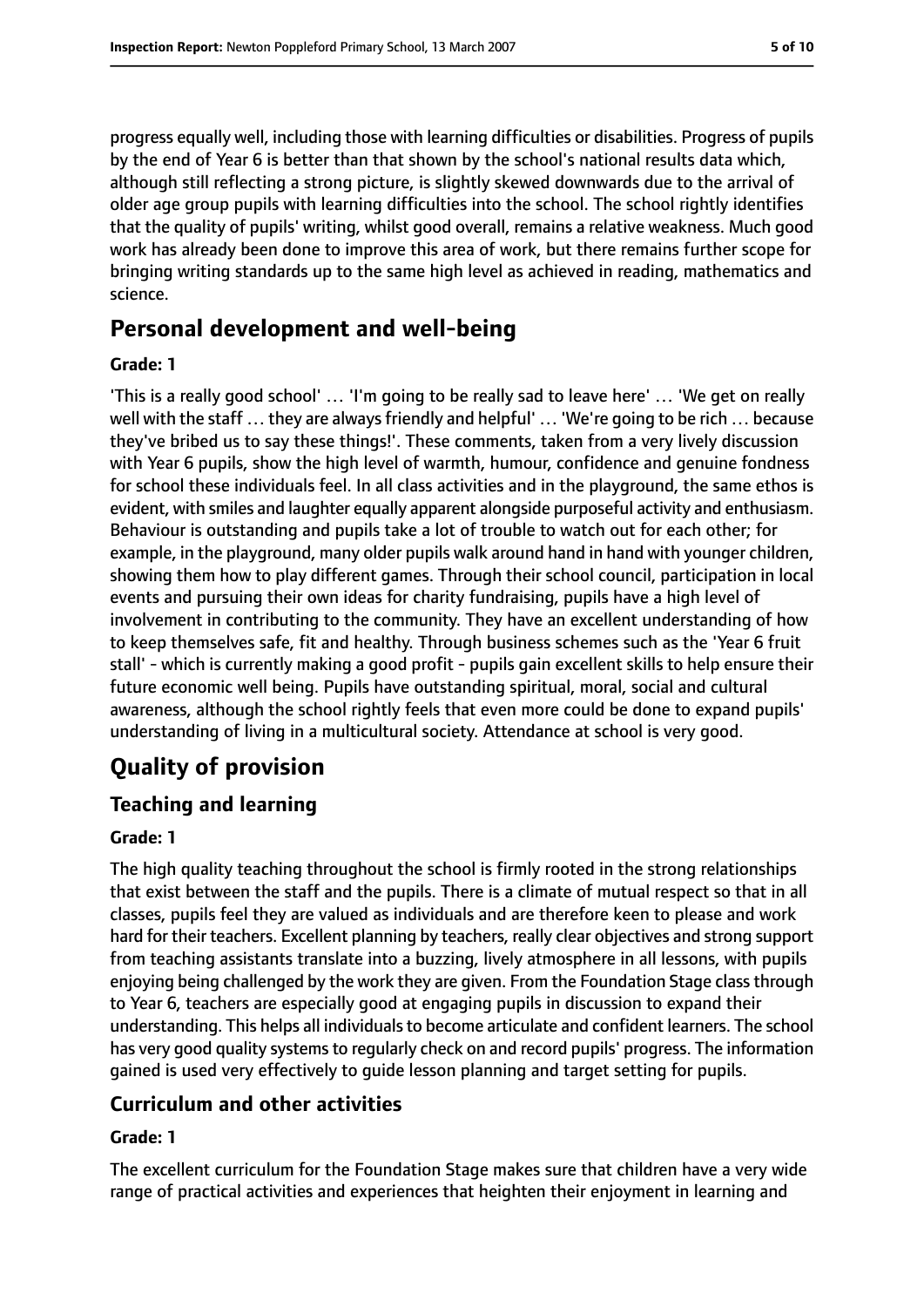broaden their understanding. Throughout the rest of the school, pupils study a full range of subjects. An outstanding emphasis is placed on personal, social and health education, which supports and thoroughly boosts pupils' personal development. Pupils' learning is very extensively enriched, with an excellent range of extra activities and a wide range of trips, visits and visitors. In its search for excellence in all areas, the school is rightly seeking to provide more opportunities for pupils to extend their writing skills in different subject areas. Also, it is correctly seeking to increase the amount of outdoor space available for the children in the Foundation Stage.

#### **Care, guidance and support**

#### **Grade: 1**

The school adopts a vigilant approach towards ensuring pupils' health and safety with all procedures, including those for child protection, rigorously followed through. The pastoral and academic support for all individuals is outstanding, with staff leaving no stone unturned in ensuring that pupils' individual needs are met. The strong relationships established throughout the school and the very well established links with parents and all outside agencies mean that pupils always feel fully supported. They have no qualms about seeking advice or help should they need it. Pupils with learning difficulties or disabilities are very well supported so that they integrate thoroughly and confidently with their classmates. Pupils' work is marked conscientiously by teachers, and all individuals are given lots of clear guidance about how to improve their work in the future. Pupils have a very good understanding of the targets set to ensure they progress as well as they can.

## **Leadership and management**

#### **Grade: 1**

This is a school where top quality leadership and management, strong teamwork and excellent 'joined-up thinking' between the staff and governors ensure that the focus on all individuals reaching their full potential is held central at all times. The new headteacher has established himself very well in the school in a short space of time. His fresh perspective on the school is helping staff to build very effectively on current strengths. From the parents' view, the transition from the previous to the current regime of leadership has been seamless. As part of this transition the headteacher, working closely with the staff and governors, has set out clear plans for the future, including restructuring the staff roles and responsibilities. There is strong commitment and enthusiasm in the school to ensure these plans are driven forward energetically.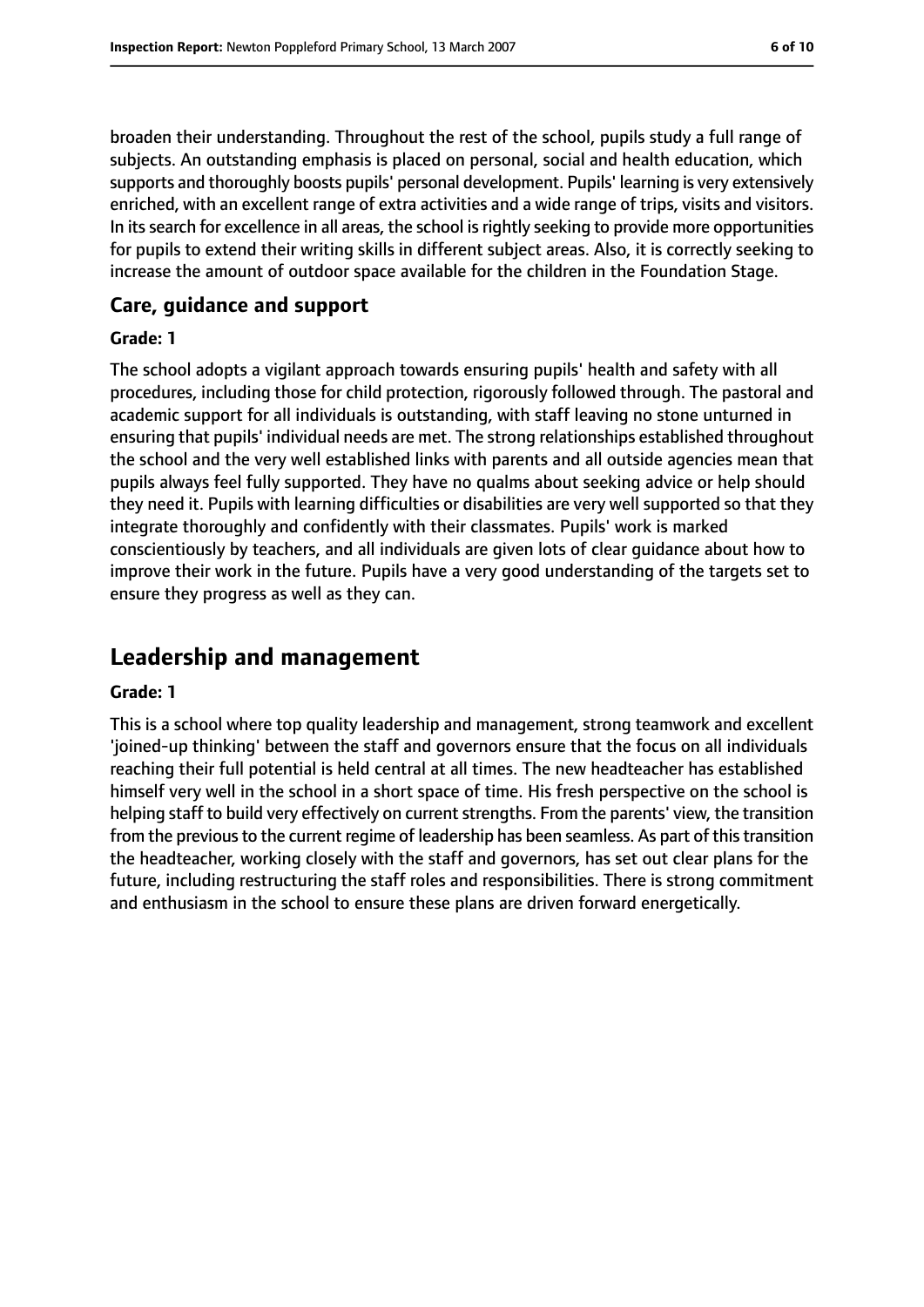**Any complaints about the inspection or the report should be made following the procedures set out in the guidance 'Complaints about school inspection', which is available from Ofsted's website: www.ofsted.gov.uk.**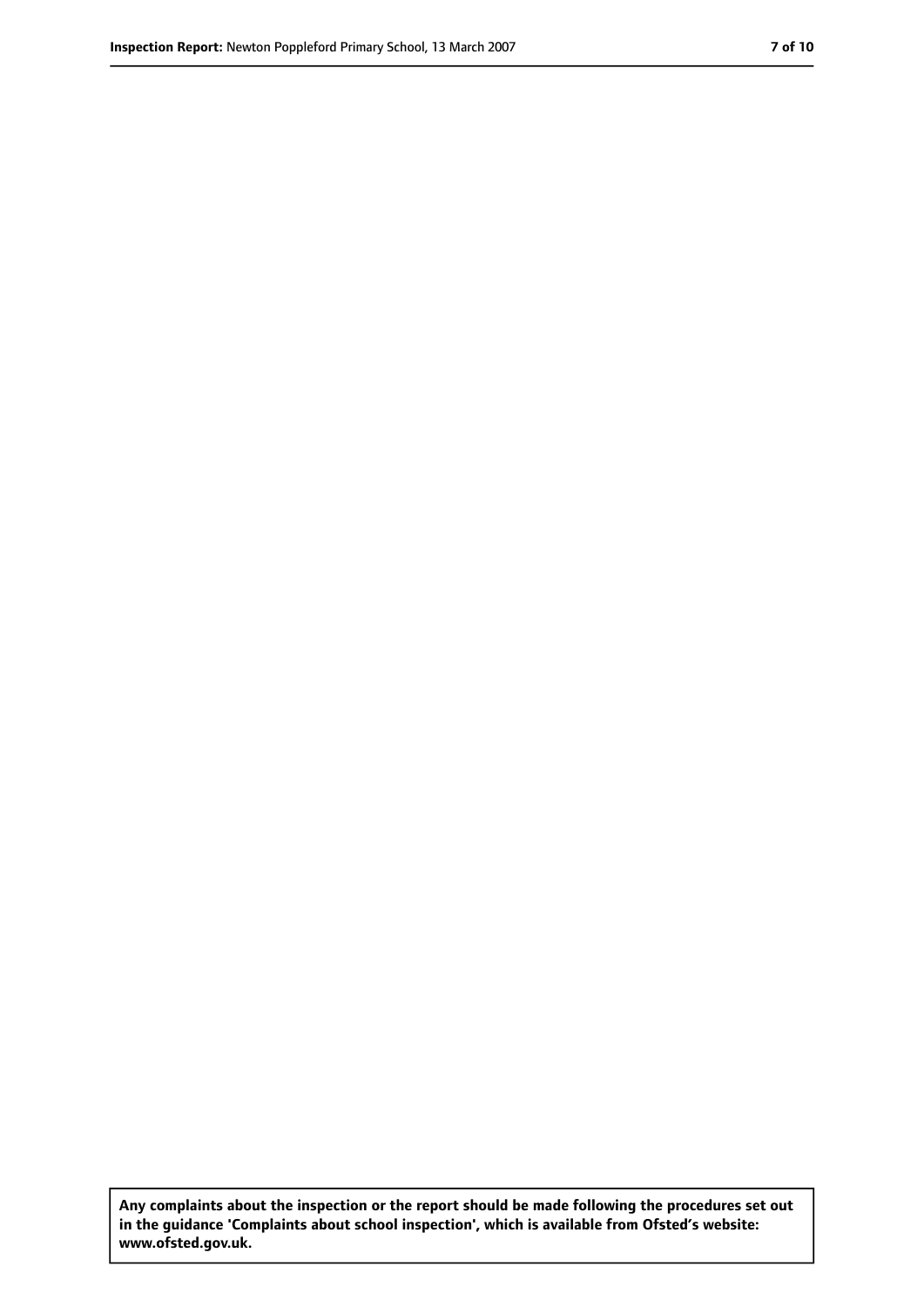#### **Annex A**

# **Inspection judgements**

| Key to judgements: grade 1 is outstanding, grade 2 good, grade 3 satisfactory, and grade 4 | School  |
|--------------------------------------------------------------------------------------------|---------|
| inadeauate                                                                                 | Overall |

## **Overall effectiveness**

| How effective, efficient and inclusive is the provision of education, integrated<br>care and any extended services in meeting the needs of learners? |     |
|------------------------------------------------------------------------------------------------------------------------------------------------------|-----|
| How well does the school work in partnership with others to promote learners'<br>well-being?                                                         |     |
| The quality and standards in the Foundation Stage                                                                                                    |     |
| The effectiveness of the school's self-evaluation                                                                                                    |     |
| The capacity to make any necessary improvements                                                                                                      |     |
| Effective steps have been taken to promote improvement since the last<br>inspection                                                                  | Yes |

## **Achievement and standards**

| How well do learners achieve?                                                                               |  |
|-------------------------------------------------------------------------------------------------------------|--|
| The standards <sup>1</sup> reached by learners                                                              |  |
| How well learners make progress, taking account of any significant variations between<br>groups of learners |  |
| How well learners with learning difficulties and disabilities make progress                                 |  |

#### **Personal development and well-being**

| How good is the overall personal development and well-being of the<br>learners? |  |
|---------------------------------------------------------------------------------|--|
|                                                                                 |  |
| The extent of learners' spiritual, moral, social and cultural development       |  |
| The behaviour of learners                                                       |  |
| The attendance of learners                                                      |  |
| How well learners enjoy their education                                         |  |
| The extent to which learners adopt safe practices                               |  |
| The extent to which learners adopt healthy lifestyles                           |  |
| The extent to which learners make a positive contribution to the community      |  |
| How well learners develop workplace and other skills that will contribute to    |  |
| their future economic well-being                                                |  |

## **The quality of provision**

| $\mid$ How effective are teaching and learning in meeting the full range of the $\mid$<br>  learners' needs?               |  |
|----------------------------------------------------------------------------------------------------------------------------|--|
| $\mid$ How well do the curriculum and other activities meet the range of needs $\mid$<br>$\mid$ and interests of learners? |  |
| How well are learners cared for, quided and supported?                                                                     |  |

 $^1$  Grade 1 - Exceptionally and consistently high; Grade 2 - Generally above average with none significantly below average; Grade 3 - Broadly average to below average; Grade 4 - Exceptionally low.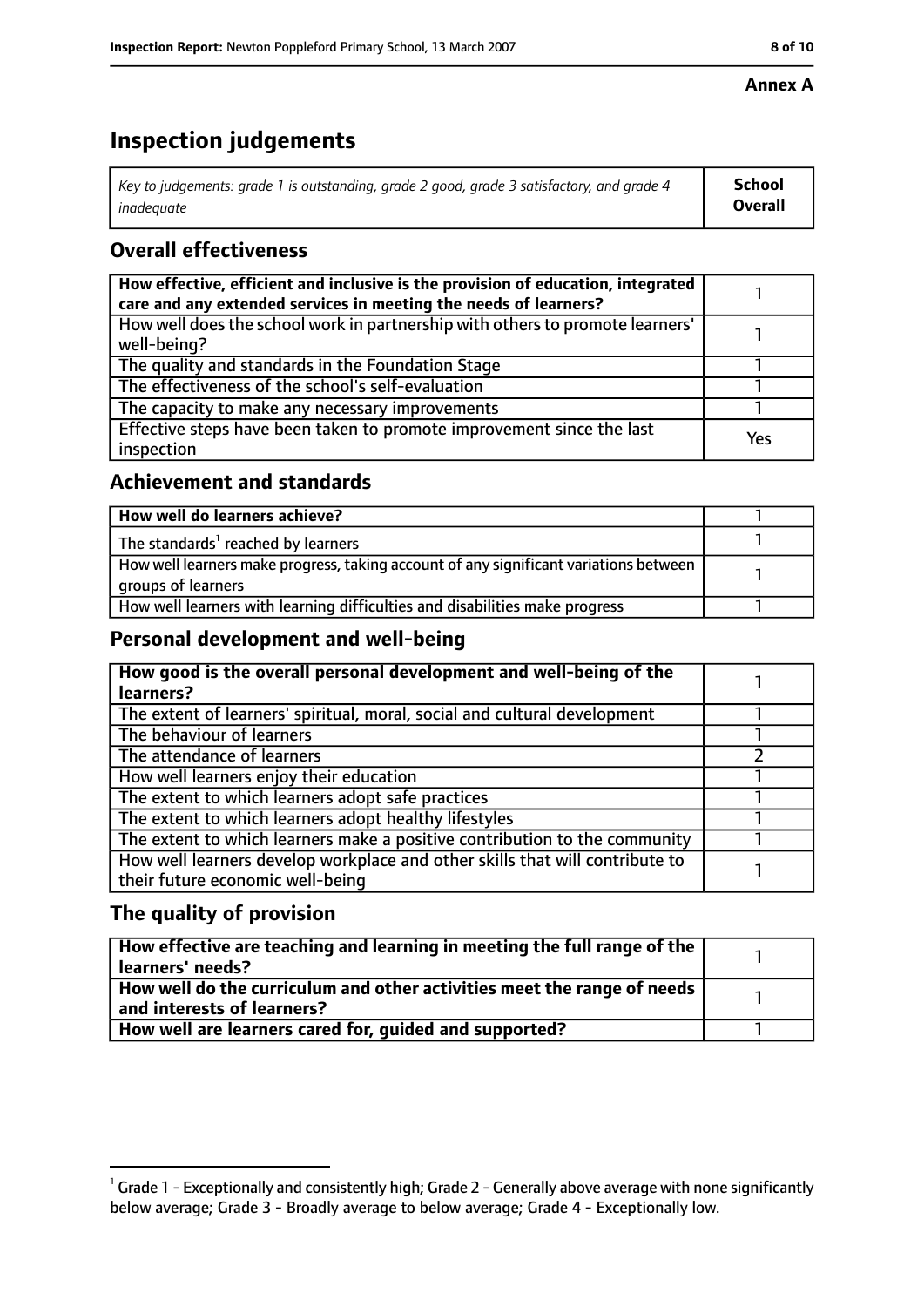# **Leadership and management**

| How effective are leadership and management in raising achievement<br>and supporting all learners?                                              |           |
|-------------------------------------------------------------------------------------------------------------------------------------------------|-----------|
| How effectively leaders and managers at all levels set clear direction leading<br>to improvement and promote high quality of care and education |           |
| How effectively performance is monitored, evaluated and improved to meet<br>challenging targets                                                 |           |
| How well equality of opportunity is promoted and discrimination tackled so<br>that all learners achieve as well as they can                     |           |
| How effectively and efficiently resources, including staff, are deployed to<br>achieve value for money                                          |           |
| The extent to which governors and other supervisory boards discharge their<br>responsibilities                                                  |           |
| Do procedures for safeguarding learners meet current government<br>requirements?                                                                | Yes       |
| Does this school require special measures?                                                                                                      | <b>No</b> |
| Does this school require a notice to improve?                                                                                                   | No        |